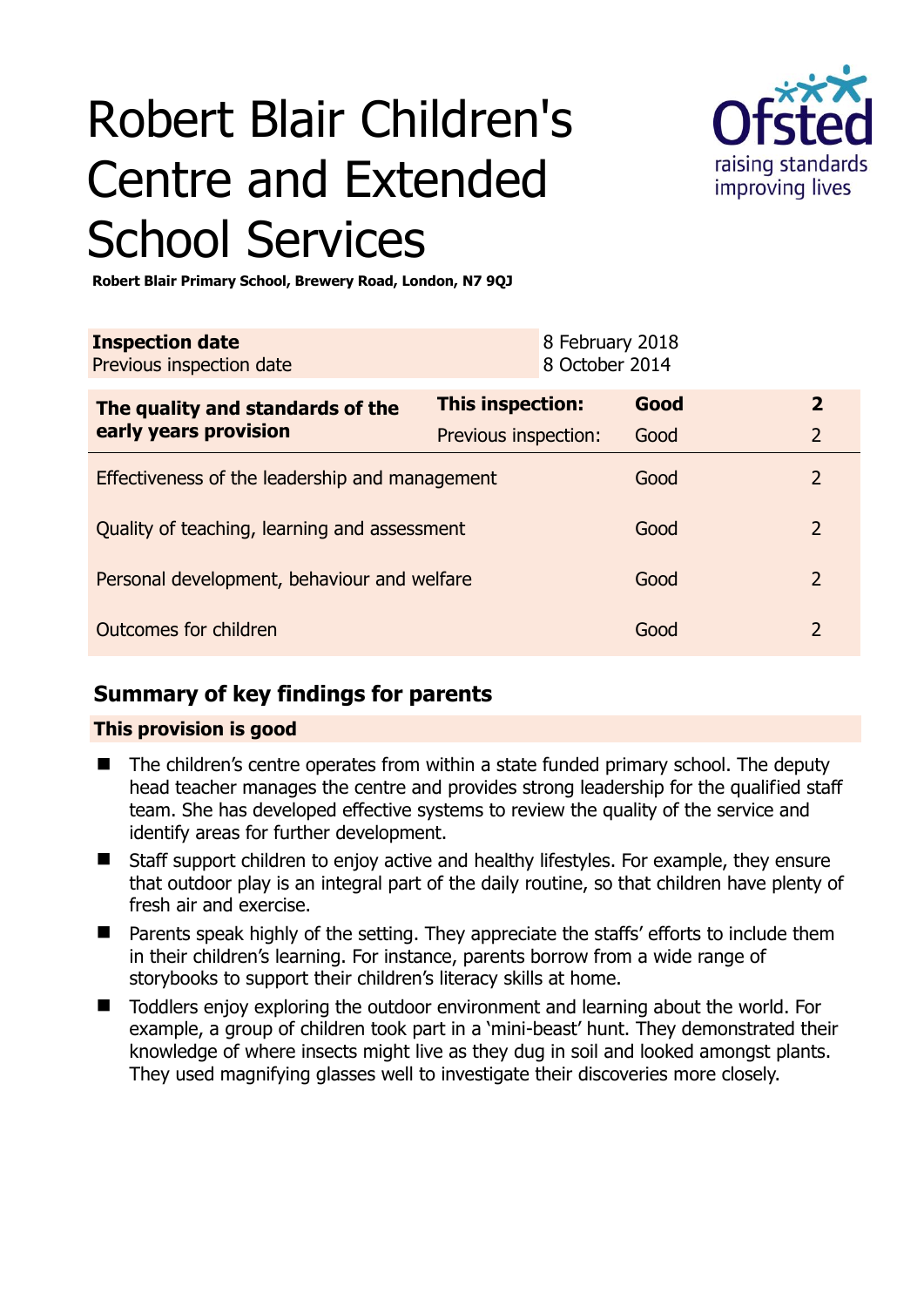#### **It is not yet outstanding because:**

- **E** Staff sometimes miss opportunities to promote toddlers' independence and help them to develop their personal skills.
- Staff do not consistently support children's communication skills as effectively as possible.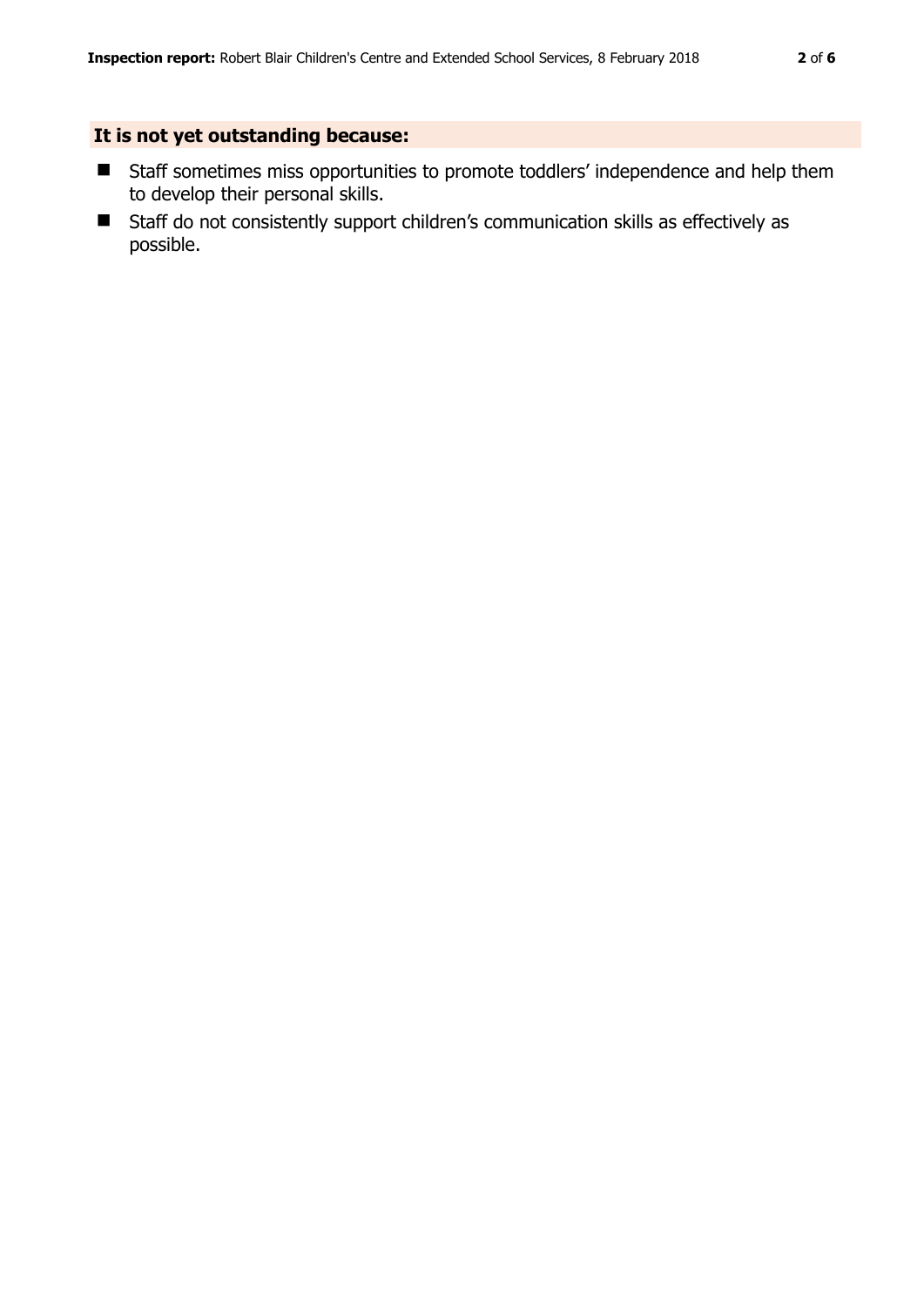## **What the setting needs to do to improve further**

#### **To further improve the quality of the early years provision the provider should:**

- make better use of opportunities to promote toddlers' independence and help them to build on their personal skills even further
- enhance the ways that staff support and extend children's communication skills.

#### **Inspection activities**

- The inspector observed a range of activities indoors and outdoors. She assessed the quality of teaching and the impact of this on children's learning.
- The inspector had a meeting with the head teacher and deputy head teacher. She also explored the views of staff and children at intervals during the inspection.
- The inspector had discussions with a number of parents and considered their views, alongside parents' written feedback.
- The inspector looked at a sample of documentation, including policies and procedures, details of staff suitability checks and children's learning records.
- The inspector carried out a joint observation with the deputy head teacher.

#### **Inspector**

Sarah Crawford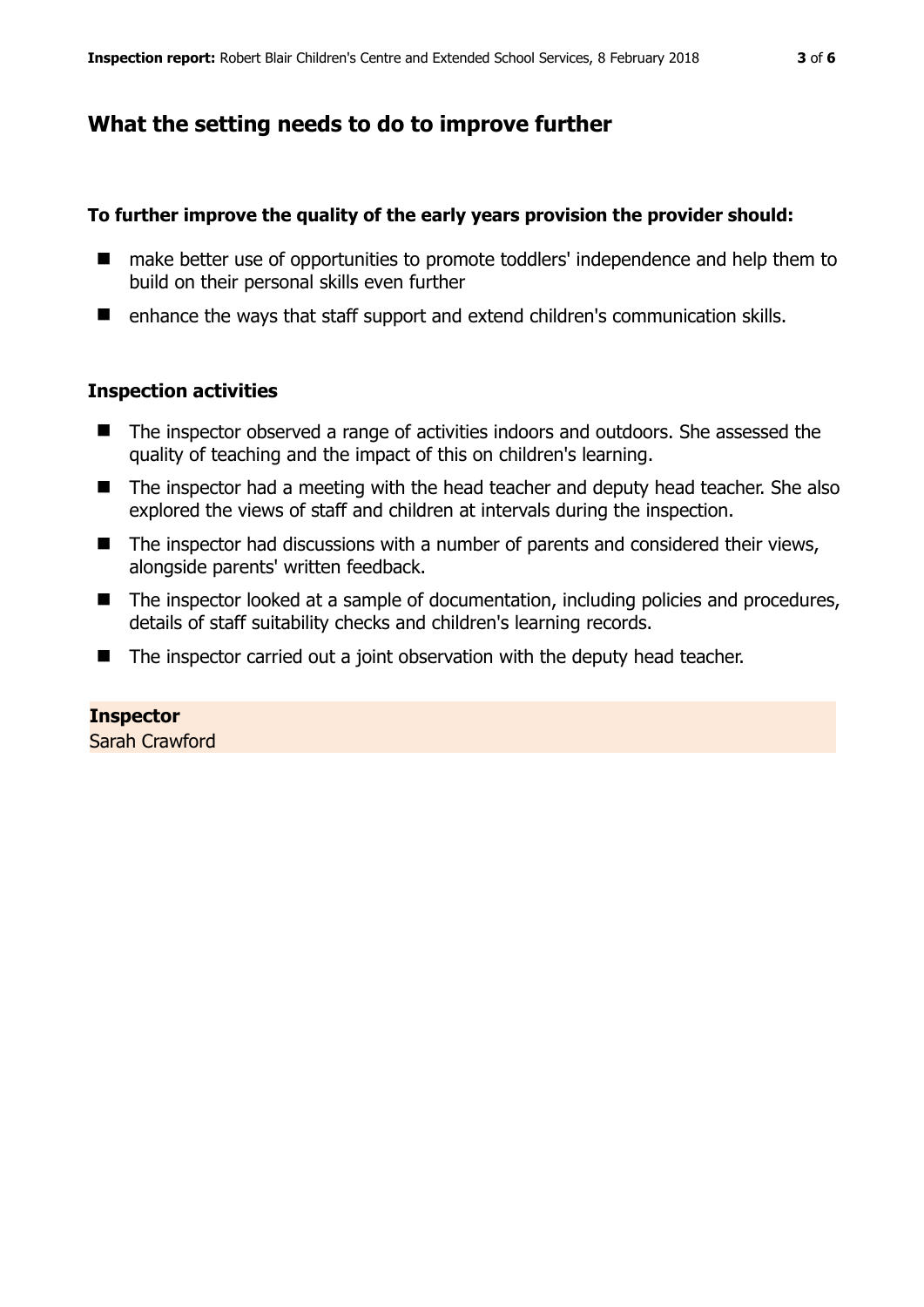## **Inspection findings**

#### **Effectiveness of the leadership and management is good**

The leaders support staff well to develop their professional skills and knowledge. For example, they receive regular supervision and attend a range of training. Staff describe how they have strengthened their understanding of how to identify and plan for children's ongoing progress. Safeguarding is effective. Staff have a good knowledge of the signs that may indicate a child is at risk from harm. They are confident about how to record and report any concerns about children's welfare. The leaders have effective recruitment and induction procedures in place to ensure that staff are suitable to work with children and have a secure understanding of their roles.

#### **Quality of teaching, learning and assessment is good**

Leaders and staff have worked hard to create a stimulating learning environment. They give careful thought to the activities and resources they provide for children to support their all-round development. Staff regularly assess children's progress to identify their strengths and use the information well to plan for what they need to learn next. Where children's development is not as it should be, staff provide appropriate interventions to help close any gaps in their learning. Staff work effectively in partnership with parents and other professionals to help children achieve well. Staff support children to understand simple mathematical concepts. For example, they teach toddlers to sort items according to their colour and to count how many of each type they have.

#### **Personal development, behaviour and welfare are good**

There is an effective key-person system in place, which supports children's emotional needs well. For example, staff visit children in their homes before they join the setting. This helps to develop a close bond right from the start. Children settle in quickly and enjoy their time at the centre. Babies demonstrate that they feel extremely safe and secure, for example, as they snuggle up with staff for their sociable song and story times. Toddlers confidently make choices about what they wish to play with and enjoy exploring their ideas and interests. Staff give children lots of praise to support their self-esteem and help them understand what they are doing well.

#### **Outcomes for children are good**

Children make good progress from their various starting points. This includes children who have special educational needs and/or disabilities, children who receive funding and children who speak English as an additional language. Children develop a good range of skills to support the next stages in their development. Babies learn to control their large and small muscle movements as they begin to crawl, walk and handle a range of objects and materials. Toddlers enjoy imaginative games based upon their experiences, such as pretending to make pancakes from playdough. Children develop good social skills. They learn to play harmoniously together and their behaviour is good.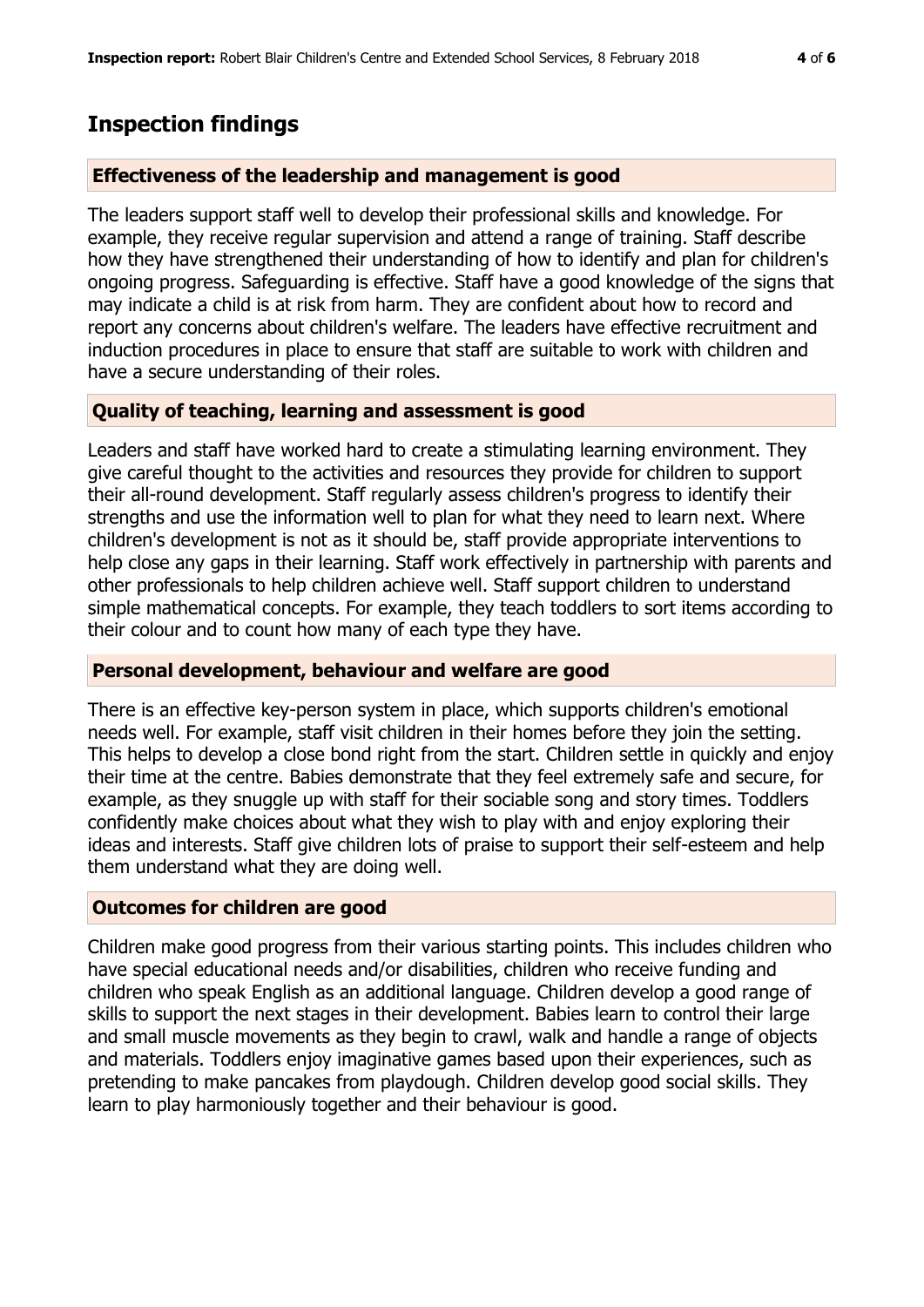## **Setting details**

| Unique reference number                             | EY333836                                   |  |
|-----------------------------------------------------|--------------------------------------------|--|
| <b>Local authority</b>                              | Islington                                  |  |
| <b>Inspection number</b>                            | 1070777                                    |  |
| <b>Type of provision</b>                            | Full-time provision                        |  |
| Day care type                                       | Childcare - Non-Domestic                   |  |
| <b>Registers</b>                                    | Early Years Register                       |  |
| <b>Age range of children</b>                        | $0 - 5$                                    |  |
| <b>Total number of places</b>                       | 33                                         |  |
| <b>Number of children on roll</b>                   | 38                                         |  |
| <b>Name of registered person</b>                    | Robert Blair Primary School Governing Body |  |
| <b>Registered person unique</b><br>reference number | RP526238                                   |  |
| Date of previous inspection                         | 8 October 2014                             |  |
| <b>Telephone number</b>                             | 02076074115                                |  |

Robert Blair Children's Centre and Extended School Services registered in 2006. The provision is open from 8am until 6pm each weekday for most of the year. The setting also provides care before and after school for children attending the school nursery. The provider employs 11 members of staff to work with the children, all of whom hold relevant childcare qualifications. This includes the deputy head teacher, who has qualified teacher status. Other staff are qualified at level 3 and level 2. The provision is in receipt of funding for the provision of free early education to children aged two and three years.

This inspection was carried out by Ofsted under sections 49 and 50 of the Childcare Act 2006 on the quality and standards of provision that is registered on the Early Years Register. The registered person must ensure that this provision complies with the statutory framework for children's learning, development and care, known as the early years foundation stage.

Any complaints about the inspection or the report should be made following the procedures set out in the guidance 'Complaints procedure: raising concerns and making complaints about Ofsted', which is available from Ofsted's website: www.gov.uk/government/organisations/ofsted. If you would like Ofsted to send you a copy of the guidance, please telephone 0300 123 4234, or email enquiries@ofsted.gov.uk.